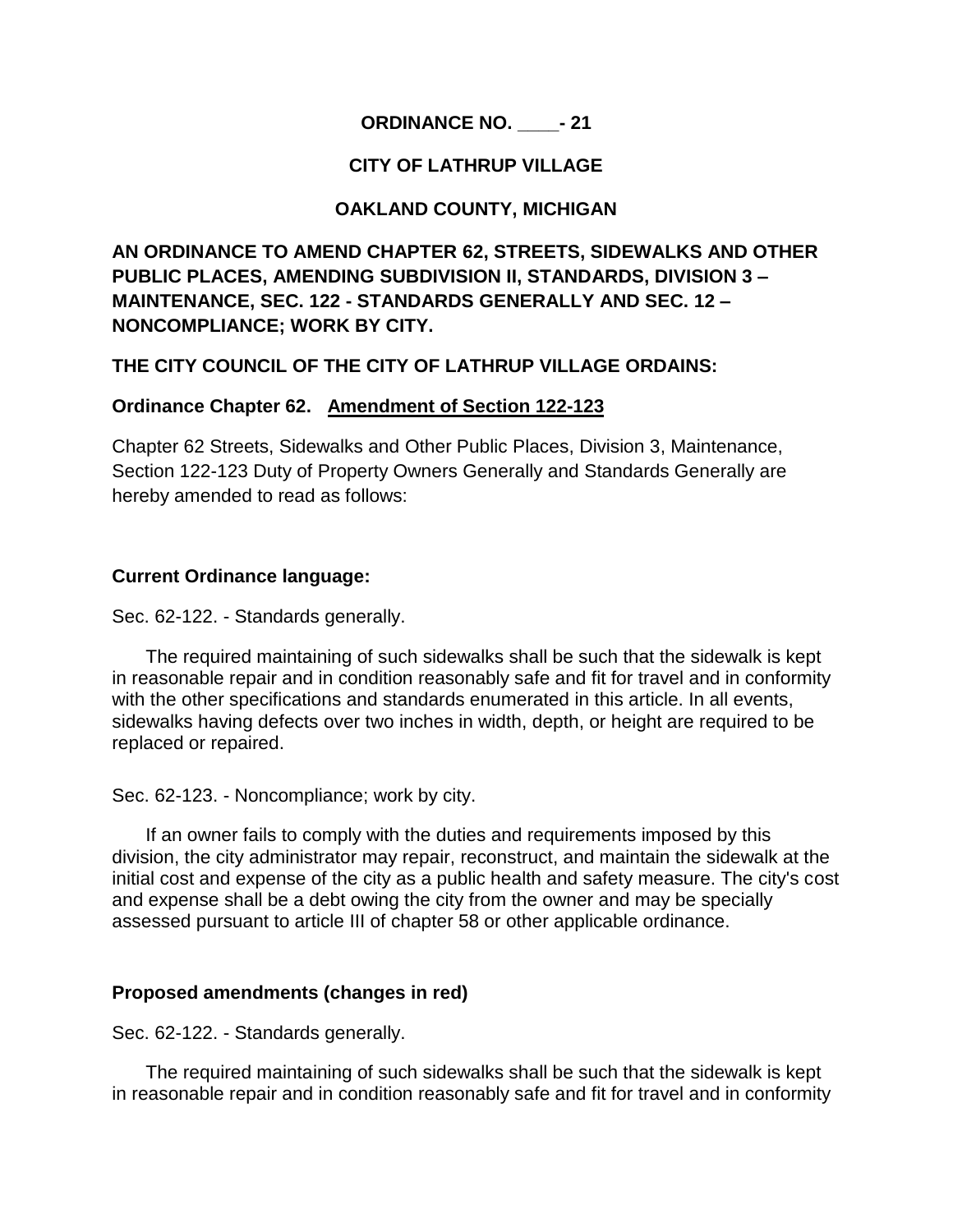with the other specifications and standards enumerated in this article. In all events, sidewalks with cracked or spalling concrete or having defects over two inches in width, depth, or height constitute a hazard and are required to be replaced or repaired.

## Sec. 62-123. - Sidewalks needing repair; notice to property owner; repair by city.

(a) Whenever the city administrator determines that a sidewalk fails to meet the standards identified in Section 62-122, notice may be given to the owner of the lot or premises adjacent to and abutting upon such sidewalk of the city administrator's determination. Such notice shall be given in accordance with subsection (c). Thereafter, it shall be the duty of the owner to place the sidewalk in a safe condition. Such notice shall specify a reasonable time, not less than ten (10) days, within which such work shall be completed with due diligence.

(b) If the owner of such lot or premises shall refuse or neglect to repair the sidewalk within the time limited therefor, or in a manner otherwise than in accordance with this article, the city administrator shall have the sidewalk repaired at the initial cost and expense of the city as a public health and safety measure. If the city administrator determines that the condition of the sidewalk is such that immediate repair is necessary to protect the public, they may dispense with the notice and institute the repairs immediately. In any event, the cost of repairs under this section shall be charged against the premises which adjoins the sidewalk and shall be paid by the owner of the premises. If not paid, the cost of repairs shall be collected as provided in section 11.9 of the Charter and Article III of Chapter 58.

(c) Notice regarding sidewalk repairs shall be served in the following manner:

(1) By delivering the notice to the owner personally or by leaving the same at the owner's residence, office or place of business with some person of suitable age and discretion;

(2) By mailing the notice by first class mail to such owner at his or her last known address; or

(3) If the owner is unknown, by posting the notice in some conspicuous place on the premises at least fifteen (15) days before the required work shall be completed. No person shall interfere with, obstruct, mutilate, conceal or tear down any official notice or placard posted by any city official, unless permission is given by such officer to remove the notice.

# **Section 2 of Ordinance. Repealer.**

This ordinance repeals any ordinances in conflict thereof.

# **Section 3 of Ordinance. Severability.**

If any section, subsection, sentence, clause or phrase of this ordinance is, for any reason, held to be unconstitutional, such decisions shall not affect the validity of the remaining portions of this ordinance. The City Council hereby declares that it would have passed this ordinance, and each section, subsection, clause or phrase thereof,